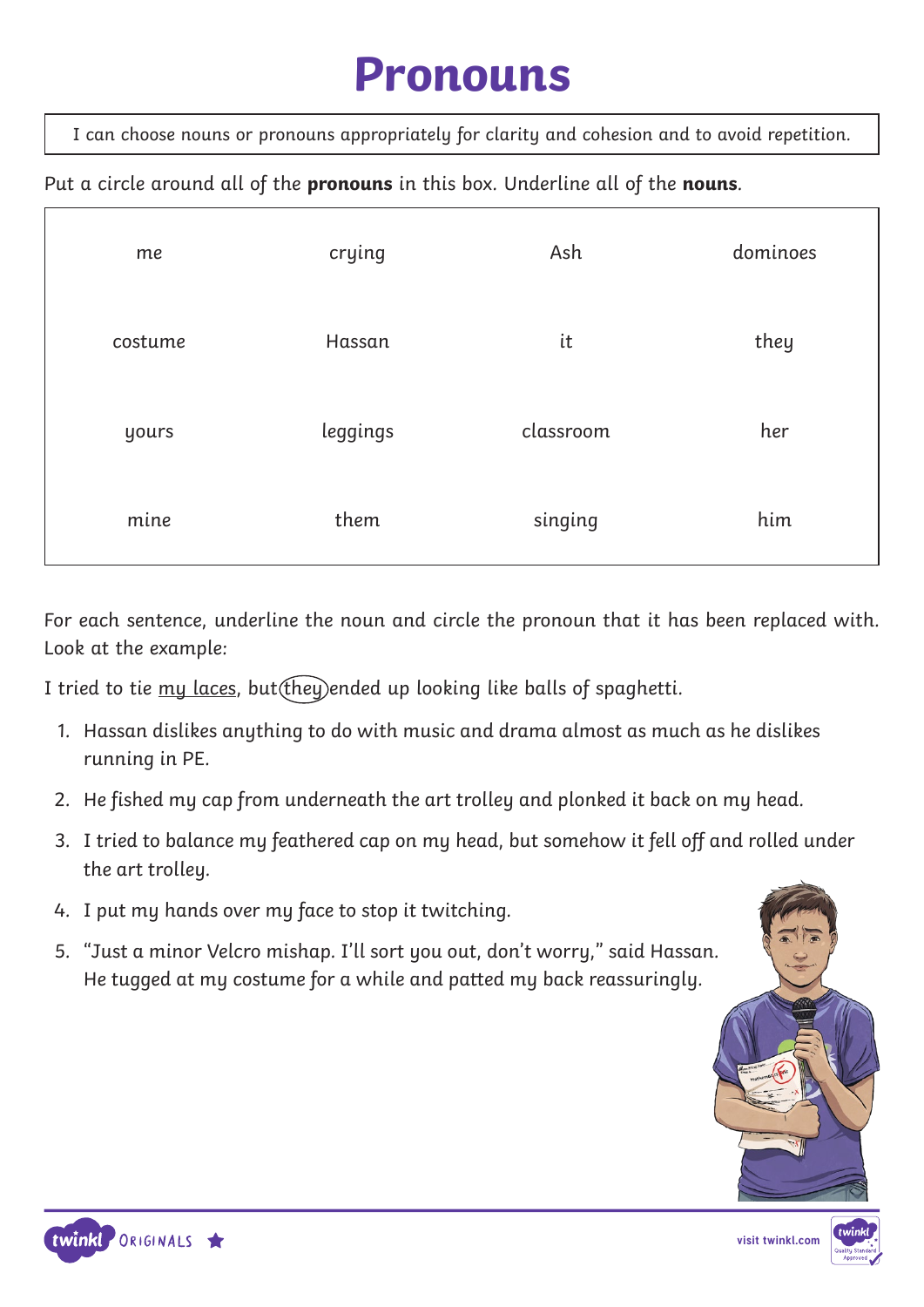# Pronouns **Answers**

I can choose nouns or pronouns appropriately for clarity and cohesion and to avoid repetition.

Put a circle around all of the **pronouns** in this box. Underline all of the **nouns**.



For each sentence, underline the noun and circle the pronoun that it has been replaced with. Look at the example:

I tried to tie my laces, but (they) ended up looking like balls of spaghetti.

- 1. Hassan dislikes anything to do with music and drama almost as much as he dislikes running in PE.
- 2. He fished my cap from underneath the art trolley and plonked $(ii)$ back on my head.
- 3. I tried to balance my feathered  $\frac{\text{cap}}{\text{cap}}$  on my head, but somehow  $(\text{it})$  fell off and rolled under the art trolley.
- 4. I put my hands over my face to stop $(it)$ twitching.
- 5. "Just a minor Velcro mishap. I'll sort you out, don't worry," said Hassan (He tugged at my costume for a while and patted my back reassuringly.



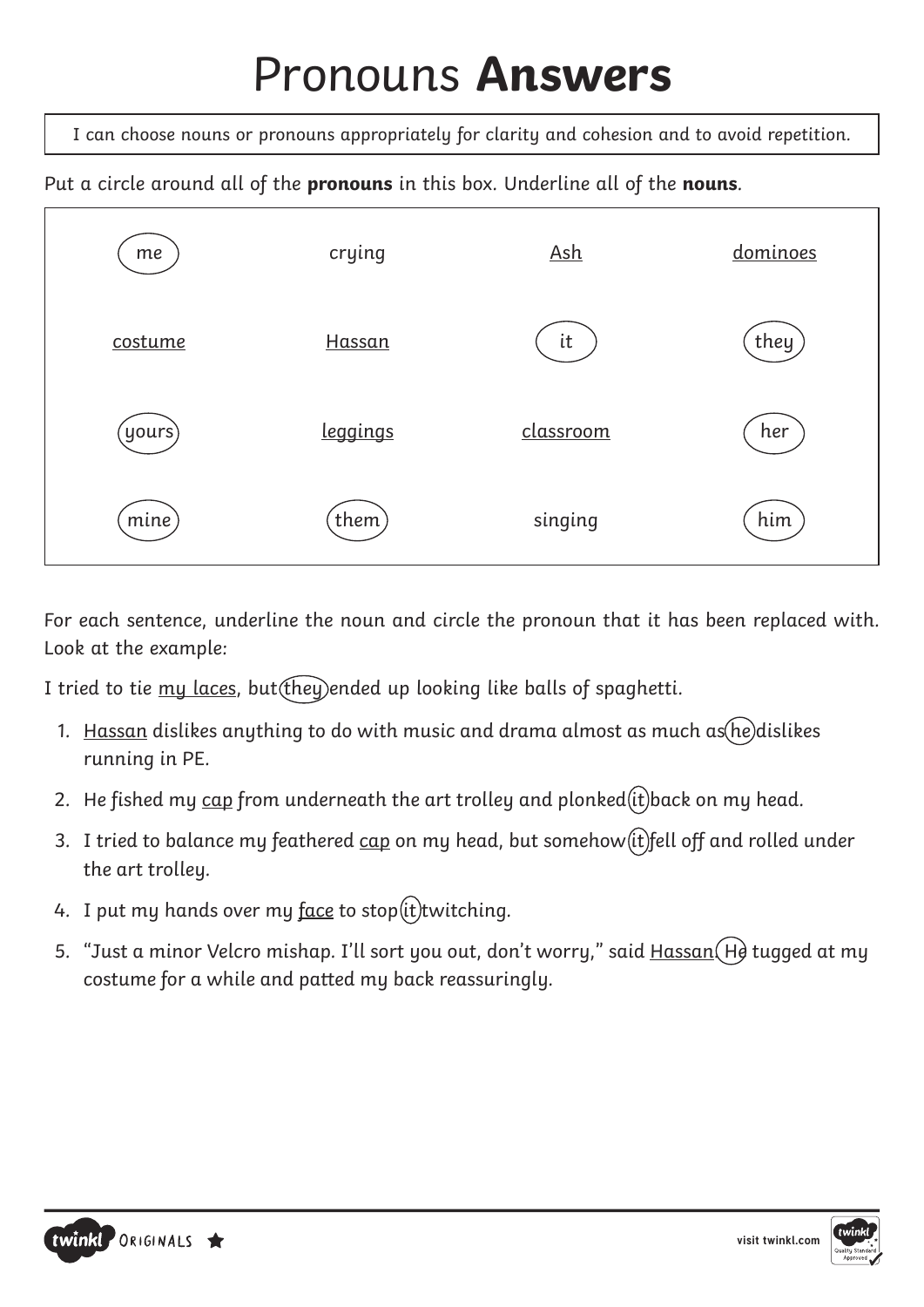#### **Pronouns**

I can choose nouns or pronouns appropriately for clarity and cohesion and to avoid repetition.

Put a circle around all of the pronouns in this box, underline all of the nouns and draw a box around the proper nouns.

| me      | crying   | Ash       | dominoes |
|---------|----------|-----------|----------|
| costume | Hassan   | it        | they     |
| yours   | leggings | classroom | her      |
| mine    | them     | singing   | him      |

For each sentence, underline the noun and circle the pronoun that it has been replaced with. Look at the example:

I tried to tie  $mu$  laces, but  $($ they) ended up looking like balls of spaghetti.

- 1. Hassan dislikes anything to do with music and drama almost as much as he dislikes running in PE.
- 2. He fished my cap from underneath the art trolley and plonked it back on my head.
- 3. I tried to balance my feathered cap on my head, but somehow it fell off and rolled under the art trolley.
- 4. I put my hands over my face to stop it twitching.
- 5. "Just a minor Velcro mishap. I'll sort you out, don't worry," said Hassan. He tugged at my costume for a while and patted my back reassuringly.

Now, see if you can replace some of the nouns in this sentence with pronouns which make the meaning clearer.

Ash was feeling nervous. Ash was feeling so nervous, Ash found even tying Ash's shoelaces difficult. Ash's best friend, Hassan, was worried about Ash.



 $\overline{a}$ 

 $\overline{a}$ 



 $\overline{a}$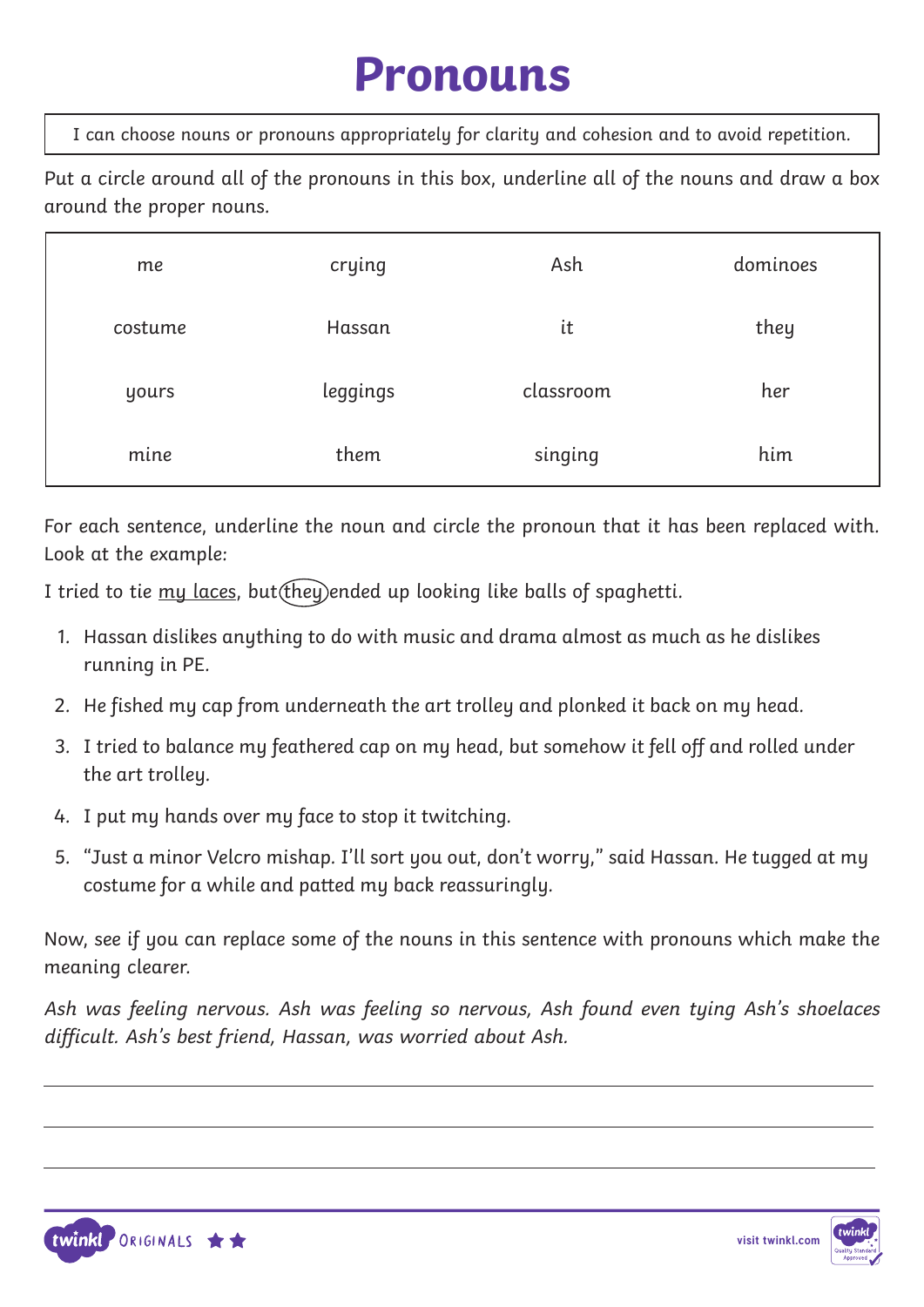# Pronouns **Answers**

I can choose nouns or pronouns appropriately for clarity and cohesion and to avoid repetition.

Put a circle around all of the pronouns in this box, underline all of the nouns and draw a box around the proper nouns.



For each sentence, underline the noun and circle the pronoun that it has been replaced with. Look at the example:

I tried to tie  $mu$  laces, but  $($ they) ended up looking like balls of spaghetti.

- 1. Hassan dislikes anything to do with music and drama almost as much as  $he)$ dislikes running in PE.
- 2. He fished my cap from underneath the art trolley and plonked  $(it)$  back on my head.
- 3. I tried to balance my feathered  $c$ ap on my head, but somehow  $(it)$  fell off and rolled under the art trolley.
- 4. I put my hands over my  $face$  to stop(it) twitching.
- 5. "Just a minor Velcro mishap. I'll sort you out, don't worry," said Hassan. (He)tugged at my costume for a while and patted my back reassuringly.

Now, see if you can replace some of the nouns in this sentence with pronouns which make the meaning clearer.

Ash was feeling nervous. Ash was feeling so nervous, Ash found even tying Ash's shoelaces difficult. Ash's best friend, Hassan, was worried about Ash.

Ash was feeling nervous. **He** was feeling so nervous, **he** found even tying **his** shoelaces difficult. Ash's **(His)** best friend, Hassan, was worried about **him**.



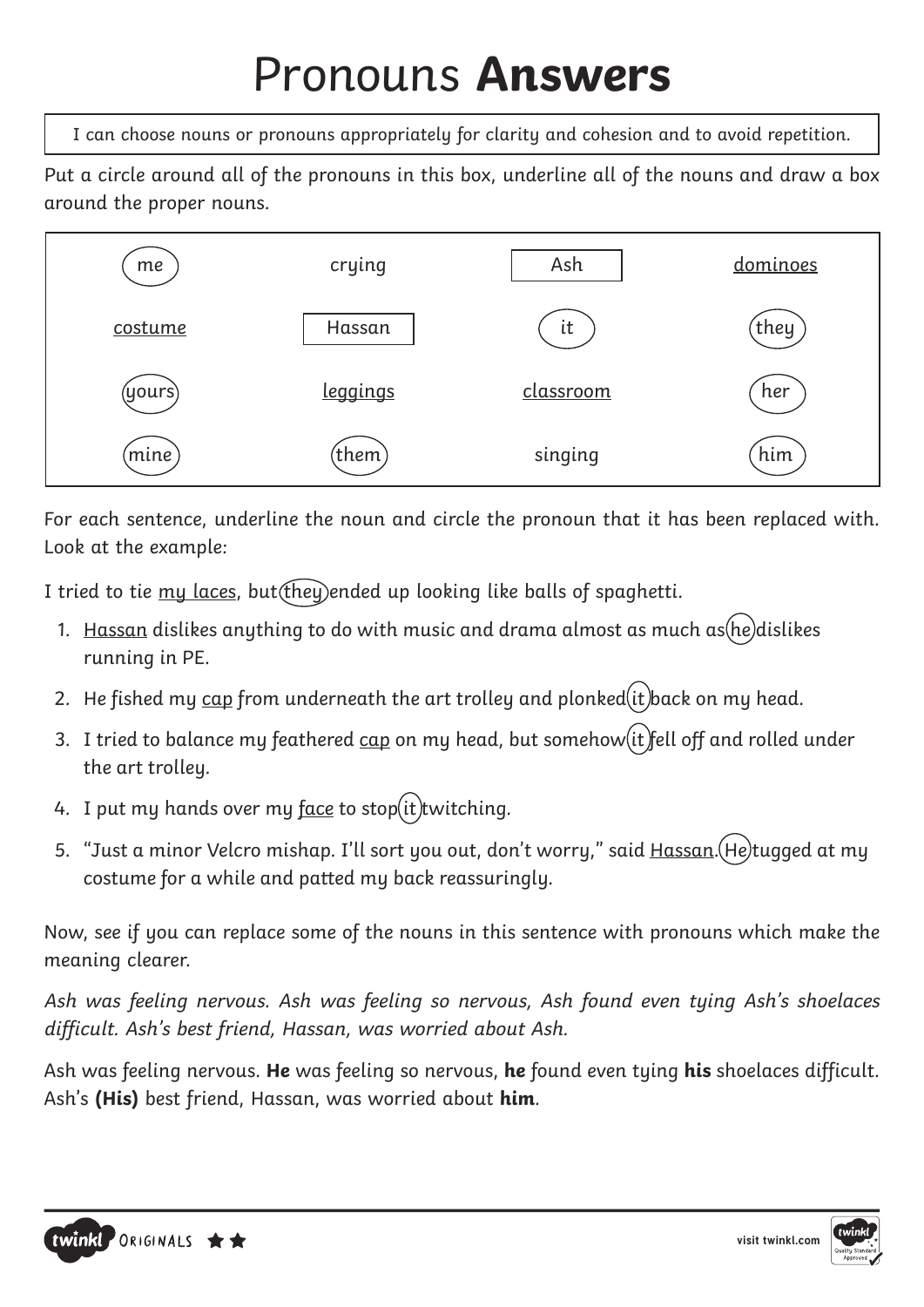#### **Pronouns**

I can choose nouns or pronouns appropriately for clarity and cohesion and to avoid repetition.

Put a circle around all of the **pronouns** in this box, underline all of the nouns and draw a box around the **possessive pronouns.** 

| hers  | anxiously | Hassan    | singing |
|-------|-----------|-----------|---------|
| stage | Ash       | ιt        | they    |
| yours | them      | classroom | mine    |

For each sentence, underline the noun and circle the pronoun that it has been replaced with.

- 1. Hassan dislikes anything to do with music and drama almost as much as he dislikes running in PE.
- 2. He fished my cap from underneath the art trolley and plonked it back on my head.
- 3. I tried to balance my feathered cap on my head, but somehow it fell off and rolled under the art trolley.
- 4. I put my hands over my face to stop it twitching.
- 5. "Just a minor Velcro mishap. I'll sort you out, don't worry," said Hassan. He tugged at my costume for a while and patted my back reassuringly.

Choose a colour for each character in this extract. Colour in the nouns and pronouns to show which person they are referring to.

I saw Miss Underbridge give the thumbs up to Mr Rivers, who stood beside the sound system. He gave me a warm smile and suddenly, I just knew that I was going to let him down. The opening music started. The Merry Men leapt onto the stage and started to jig about. Janelle bounced from side to side with a huge grin on her face. At least she was enjoying herself.